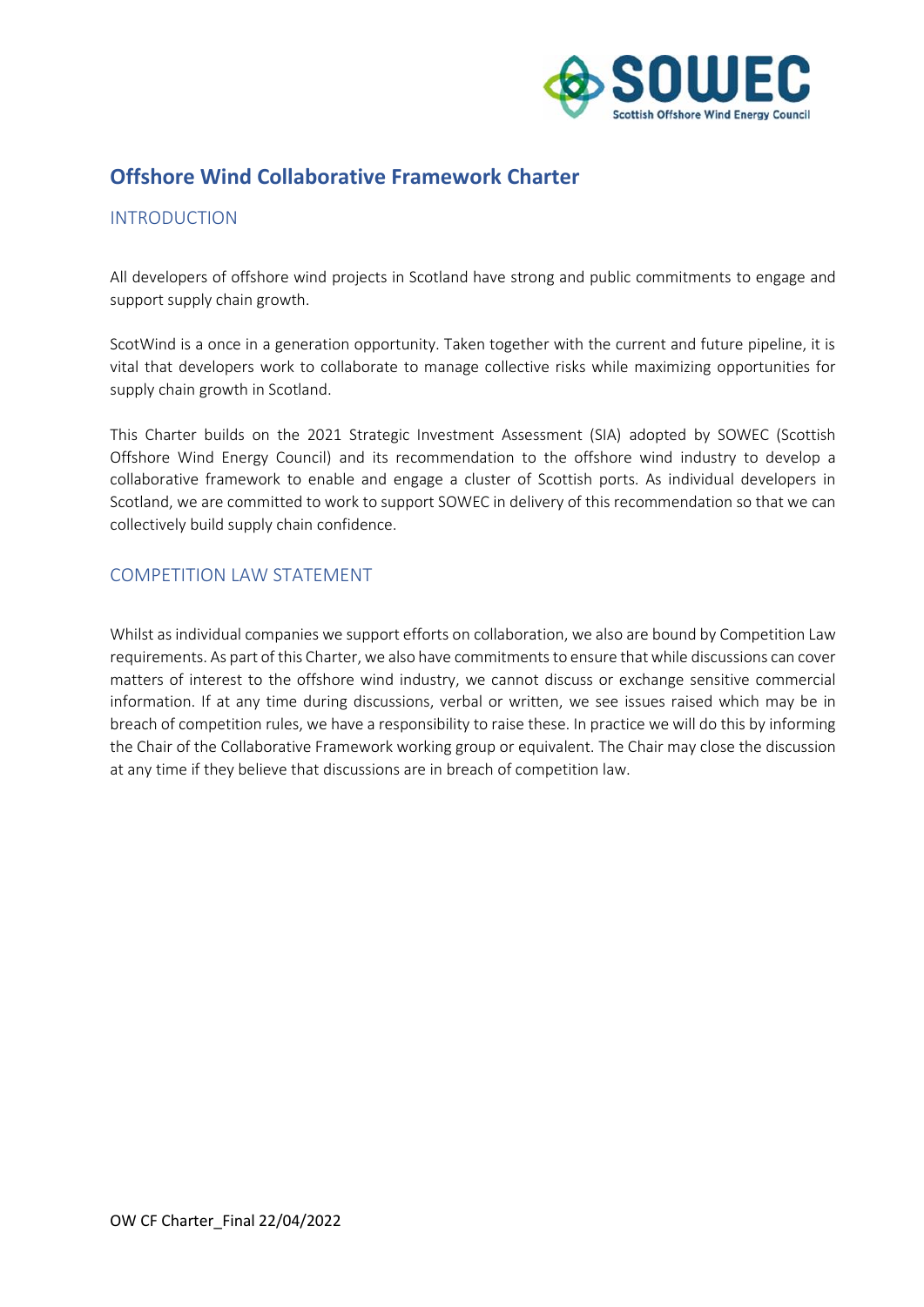

## PURPOSE

1. A Collaboration Framework will assist Scottish offshore wind developers, the wider supply chain and support agencies, to work collaboratively to build up processes, documents and tools that support growth of Scottish supply chain and help to create a sustainable pipeline which gives Scottish companies confidence to invest ready to support this delivery. In doing this, the Framework will also help industry work collectively to remove risks that could hold back delivery of this opportunity.

### OVERVIEW

- 1. The scale of offshore wind growth expected to be delivered in Scotland from today out to 2050 represents a major opportunity for the Scottish economy.
- 2. Offshore wind development and operation provides a route for a just transition, helping high carbon companies and staff transition into low carbon activity
- 3. While companies will need to make project specific investments that support delivery of their individual or project portfolios, the investment decisions of the wider supply chain may depend on multiple contracts and/or multiple customers.
- 4. Working to support this Collaborative Framework will be one element of work that participants will engage in to demonstrate supply chain commitments made as part of securing ScotWind or other leases.
- 5. Sector competition is an integral part of delivering quality, low-cost projects. Competition law frames this action, but the offshore wind industry also understands the value of working together while respecting this legal framework.
- 6. The Framework will allow and facilitate wider public sector investment in necessary infrastructure.

## **OUTPUTS**

- 7. Framework participants will provide a named point of contact responsible for cross-sector collaboration. This individual will be given time and responsibility to work effectively as part of a cross-cutting group of industry peers working within this SOWEC working group and with other partners.
- 8. Participants will seek to share strategic information and data to enable effective collaboration. This will include information on project timelines and major capital spend, firstly with trusted intermediaries such as enterprise bodies and ORE Catapult, and ultimately through collective knowledge sharing, to assist in building confidence in a sustainable pipeline of projects and potential work for a Scottish Offshore Wind Port Cluster.
- 9. Participants will explore potential contractual and procurement mechanisms that will provide confidence to investors and support inward capital investment for the development of supply chain capabilities.
- 10. Participants will support sector wide communication efforts re. the opportunity in Scotland, as well as the benefits to potential inward investors that a Scottish Offshore Wind Port Cluster and an associated Collaborative Framework can offer.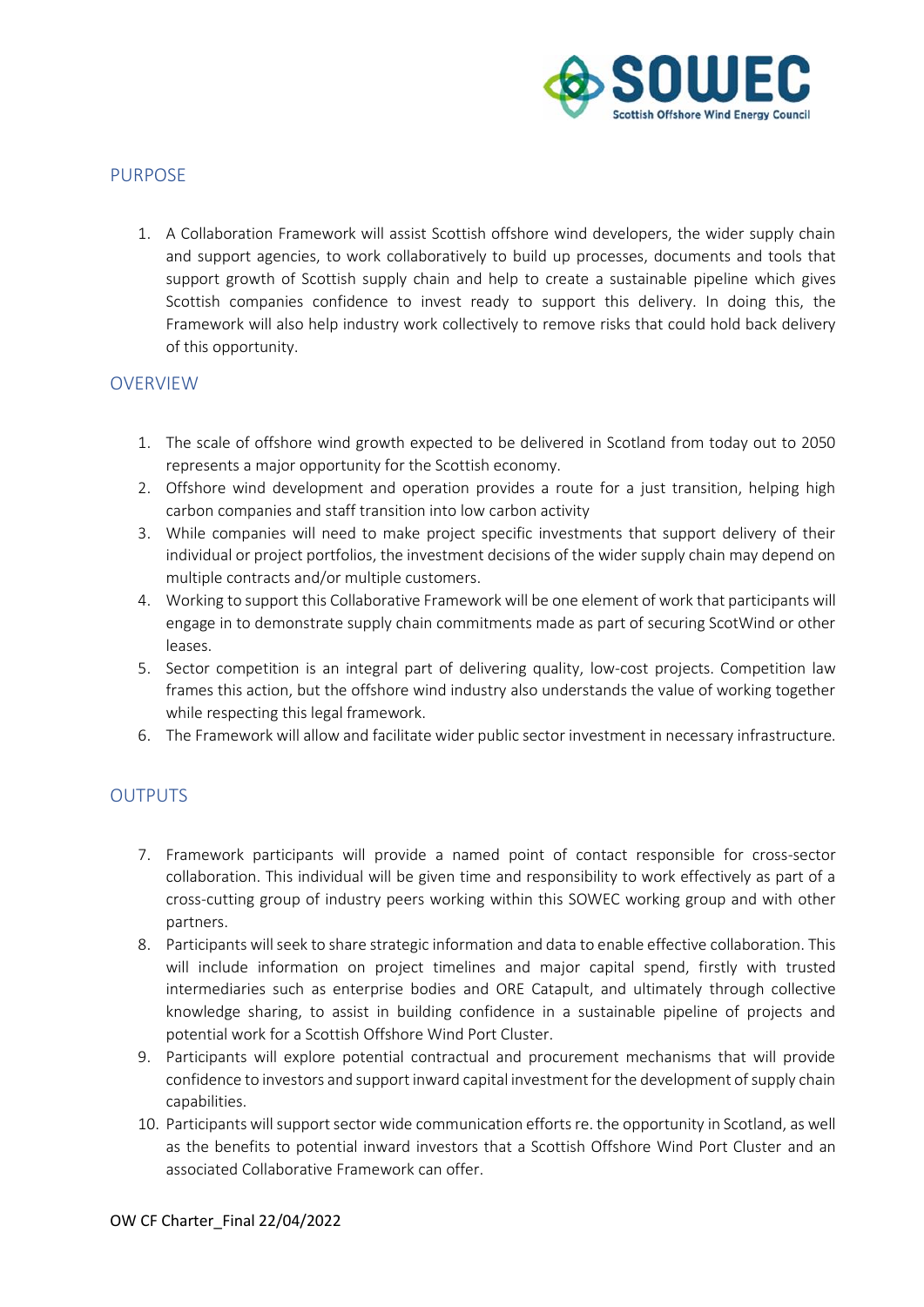

11. The Collaboration Framework will have a guiding governance which all parties will agree to, including an independent leader, an overall vision, list of members, MoU (memorandum of understanding) or ToRs (terms of reference), Communications protocol, standard processes for meetings etc. and reporting progress to SOWEC.

#### OUTCOME

- 12. To support growth of world class port infrastructure in Scotland that is commercially competitive and technically able to support delivery of the volume of offshore wind projects expected in Scottish waters, with particular focus on securing greater manufacturing activity around growth of floating offshore wind.
- 13. By working jointly to facilitate building any investment case in a Scottish port cluster, a collaborative framework offers a route to de-risk project delivery, develop a sustainable supply chain, and reduce potential project cost of having world-class facilities available to Scottish projects.

## PRIORITIES & ONGOING FRAMEWORK DEVELOPMENT

- 14. The SIA recommended that the immediate priority of the collaborative framework is supporting the creation of a Scottish Floating Offshore Wind Port Cluster with the capacity and capability for fabrication and assembly of floating wind platforms. The SIA also notes that the collaborative framework should also be used to support wider investment in offshore wind component manufacture and assembly facilities.
- 15. This collaborative framework is intended to lead to the maximum benefits for the Scottish economy and as such the collaborative framework can also be applied to wider opportunities such as fabrication of and related to fixed foundations that will be required by a number of ScotWind and other fixed offshore wind projects.
- 16. Once engagement between suitable ports and industry is underway, lessons should be learnt from this initial use of a collaborative framework and necessary adaptions made
- 17. Depending on participants wider priorities, the Collaborative Framework may also be used to support wider engagement between the offshore wind sector and port providers, to help build any investment case for inward investment in offshore wind component manufacture, as well as to support investment in necessary assembly facilities.